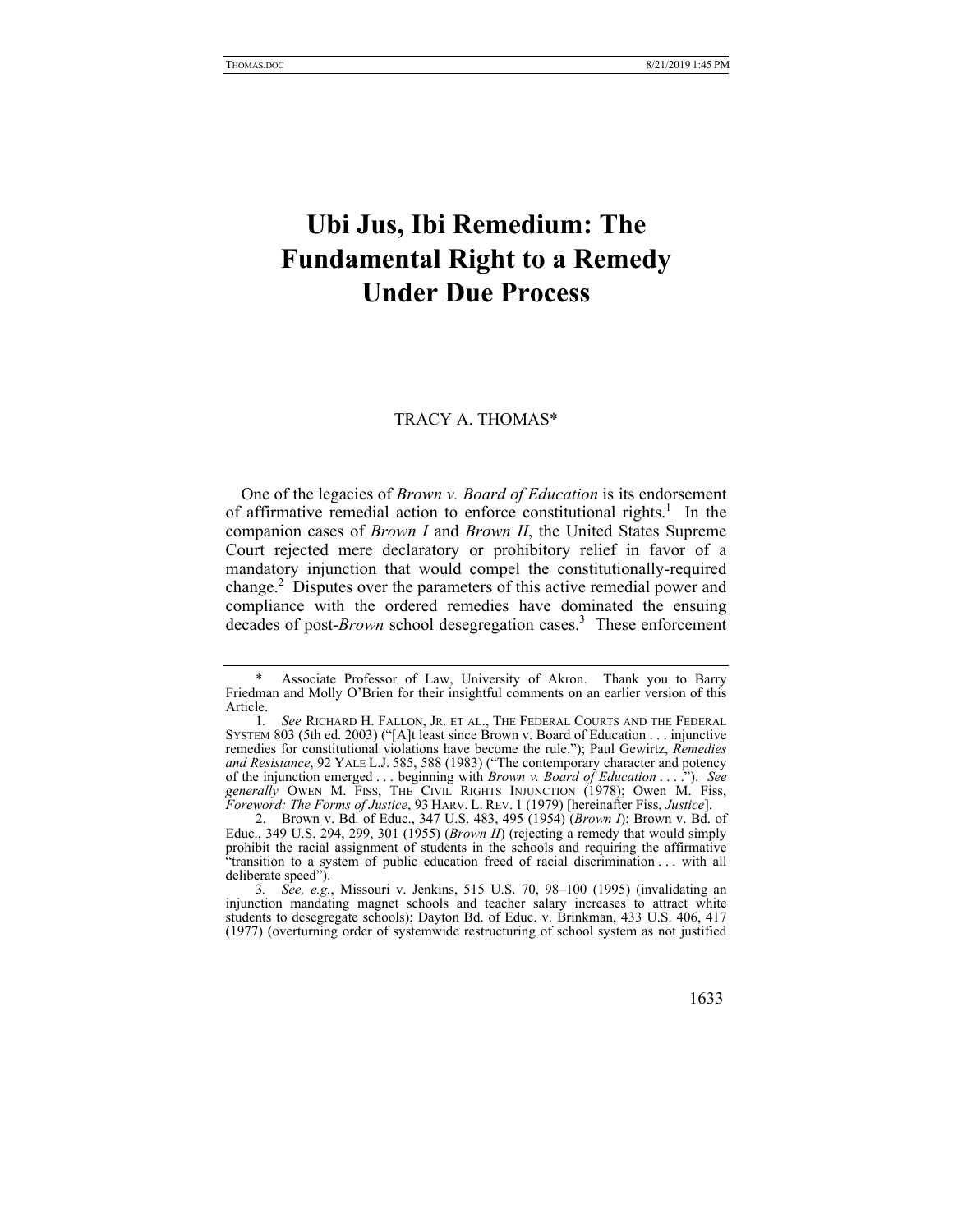disputes have overshadowed the importance of *Brown*'s establishment of a remedial norm embracing affirmative judicial action to provide meaningful relief. This Article seeks to salvage that remedial norm by grounding it in the Due Process Clause of the Fourteenth Amendment. Arguing that the right to a remedy is a fundamental right, this Article suggests that a strict scrutiny calculus must be used to justify the denial of a remedy.

Disputes over remedies provide a convenient way for dissenters to resist conformance to legal guarantees.<sup>4</sup> Courts can declare rights, but then default in the remedy to avoid a politically unpopular result. The same pull and tug of *Brown*'s remedial norm seen in the desegregation cases is present today in the school funding cases.<sup>5</sup> While plaintiffs generally have been successful in these cases challenging the financial disparities between poor and rich school districts, "[w]inning the case has not been the same as winning the remedy."6 Defendants continue to balk at declarations of unconstitutional behavior, and courts struggle with the proper scope of their remedial power.<sup>7</sup> One important consequence

by three isolated incidents of discrimination); Milliken v. Bradley, 433 U.S. 267, 287–88 (1977) (upholding court's remedial authority to order educational programs for school children to remedy effects of past segregation); Milliken v. Bradley, 418 U.S. 717, 744– 47 (1974) (invalidating interdistrict remedy bussing children in the defendant city schools to outlying suburbs); Swann v. Charlotte-Mecklenburg Bd. of Educ., 402 U.S. 1, 15–29 (1971) (upholding court's remedial authority to impose injunctive order requiring redrawing of school zones, bussing of students, and population ratios); Cooper v. Aaron, 358 U.S. 1, 15–16 (1958) (denying defendants' request to delay implementation of ordered school desegregation because of financial burden and violent resistance to order).

 <sup>4.</sup> Frank H. Easterbrook, *Civil Rights and Remedies*, 14 HARV. J.L. & PUB. POL'Y 103, 103 (1991) ("Most disputes over remedies in civil rights cases have nothing to do with remedies and everything to do with substantive entitlements."); Gewirtz, *supra* note 1, at 593 n.16 ("Criticism of a remedy, therefore, may reflect criticism of the underlying right.").

<sup>5</sup>*. See* Molly S. McUsic, *The Future of* Brown v. Board of Education*: Economic Integration of the Public Schools*, 117 HARV. L. REV. 1334, 1335, 1342 (2004) (discussing the school funding cases and efforts to equalize education spending as the "indirect descendants" or "cousins" of *Brown*); Quentin A. Palfrey, *The State Judiciary's Role in Fulfilling* Brown*'s Promise*, 8 MICH. J. RACE & L. 1 (2002) (applying the lessons of the past five decades of education reform litigation since *Brown* to third wave school funding cases based on state constitutional provisions).

 <sup>6.</sup> McUsic, *supra* note 5, at 1347.

<sup>7</sup>*. See* Campaign for Fiscal Equity, Inc. v. State, 801 N.E.2d 326, 345 (N.Y. 2003): [I]t is the province of the Judicial branch to define, and safeguard, rights provided by the New York State Constitution, and order redress for violation of them. Surely there is a remedy more promising, and ultimately less entangling for the courts, than simply directing the parties to eliminate deficiencies, as the State would have us do.

*E.g.*, Tenn. Small Sch. Sys. v. McWherter, 91 S.W.3d 232, 233 (Tenn. 2002); DeRolph v. State, 754 N.E.2d 1184, 1201 (Ohio 2001) (*DeRolph III*); Abbott v. Burke, 575 A.2d 359, 385–91 (N.J. 1990); Rose v. Council for Better Educ., 790 S.W.2d 186, 214–15 (Ky. 1989).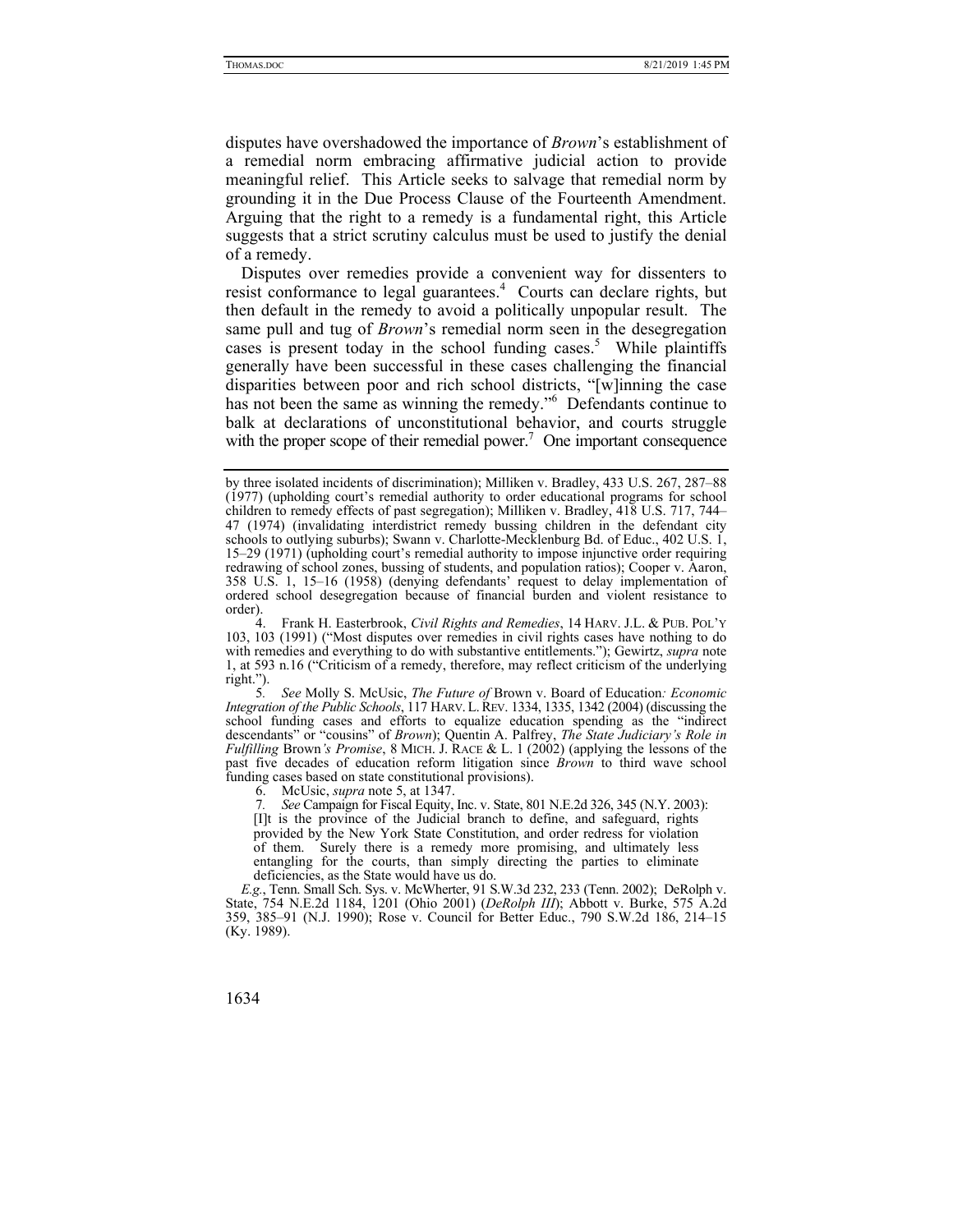of anchoring *Brown*'s remedial norm in the Due Process Clause would be to counter situations like that of the school funding cases where courts have avoided the issuance of meaningful remedies.

A case in point is the saga of *DeRolph v. State*. 8 In 1997, the Ohio Supreme Court found that the state's system of funding public schools primarily on the basis of local property taxes violated the Ohio Constitution's guarantee of a "thorough and efficient system of common schools."<sup>9</sup> To address the systemic violation, the Ohio court issued an affirmative, structural injunction requiring the General Assembly to "fix the system" and "undergo a complete systematic overhaul" to "create an entirely new school financing system" consistent with the Ohio Constitution.<sup>10</sup> In a second 2000 decision, the court clarified the meaning of a "thorough and efficient" education system and repeated its injunctive command that the state legislature undertake a "complete systematic overhaul" of the school funding system.<sup>11</sup> The State of Ohio, however, failed to respond to the judicial order. In frustration, the Ohio Supreme Court commanded specific funding levels; but when the state protested the high amounts of this funding, the court referred the case to mediation.<sup>12</sup> When mediation failed, the Ohio Supreme Court in 2002 reaffirmed its original structural injunction:

[T]he General Assembly has not focused on the core constitutional directive of *DeRolph I*: "a complete systematic overhaul" of the school-funding system. Today we reiterate that that is what is needed, not further nibbling at the edges. Accordingly, we direct the General Assembly to enact a school-funding scheme that is thorough and efficient.13

Then in 2003, the Ohio Supreme Court abruptly issued a writ of prohibition preventing the trial court from enforcing the injunctive

 <sup>8.</sup> DeRolph v. State, 677 N.E.2d 733 (Ohio 1997) (*DeRolph I*); DeRolph v. State, 678 N.E.2d 886 (Ohio 1997); DeRolph v. State, 728 N.E.2d 993 (Ohio 2000) (*DeRolph II*); *DeRolph III*, 754 N.E.2d at 1184; DeRolph v. State, 758 N.E.2d 1113 (Ohio 2001); DeRolph v. State, 780 N.E.2d 529 (Ohio 2002) (*DeRolph IV*); State *ex rel.* State v. Lewis, 789 N.E.2d 195 (Ohio 2003) (*DeRolph V*).

<sup>9</sup>*. DeRolph I*, 677 N.E.2d at 747; *see* OHIO CONST. art. VI, § 2.

<sup>10</sup>*. DeRolph I*, 677 N.E.2d at 747.

<sup>11</sup>*. DeRolph II*, 728 N.E.2d at 993.

<sup>12</sup>*. DeRolph III*, 754 N.E.2d at 1201; *DeRolph*, 758 N.E.2d at 1114–16; *see* Molly Townes O'Brien, *At the Intersection of Public Policy and Private Process: Court-Ordered Mediation and the Remedial Process in School Funding Litigation*, 18 OHIO ST. J. ON DISP. RESOL. 391, 413–17 (2003).

<sup>13</sup>*. DeRolph IV*, 780 N.E.2d at 530 (quoting *DeRolph I*, 677 N.E.2d at 747).

 <sup>1635</sup>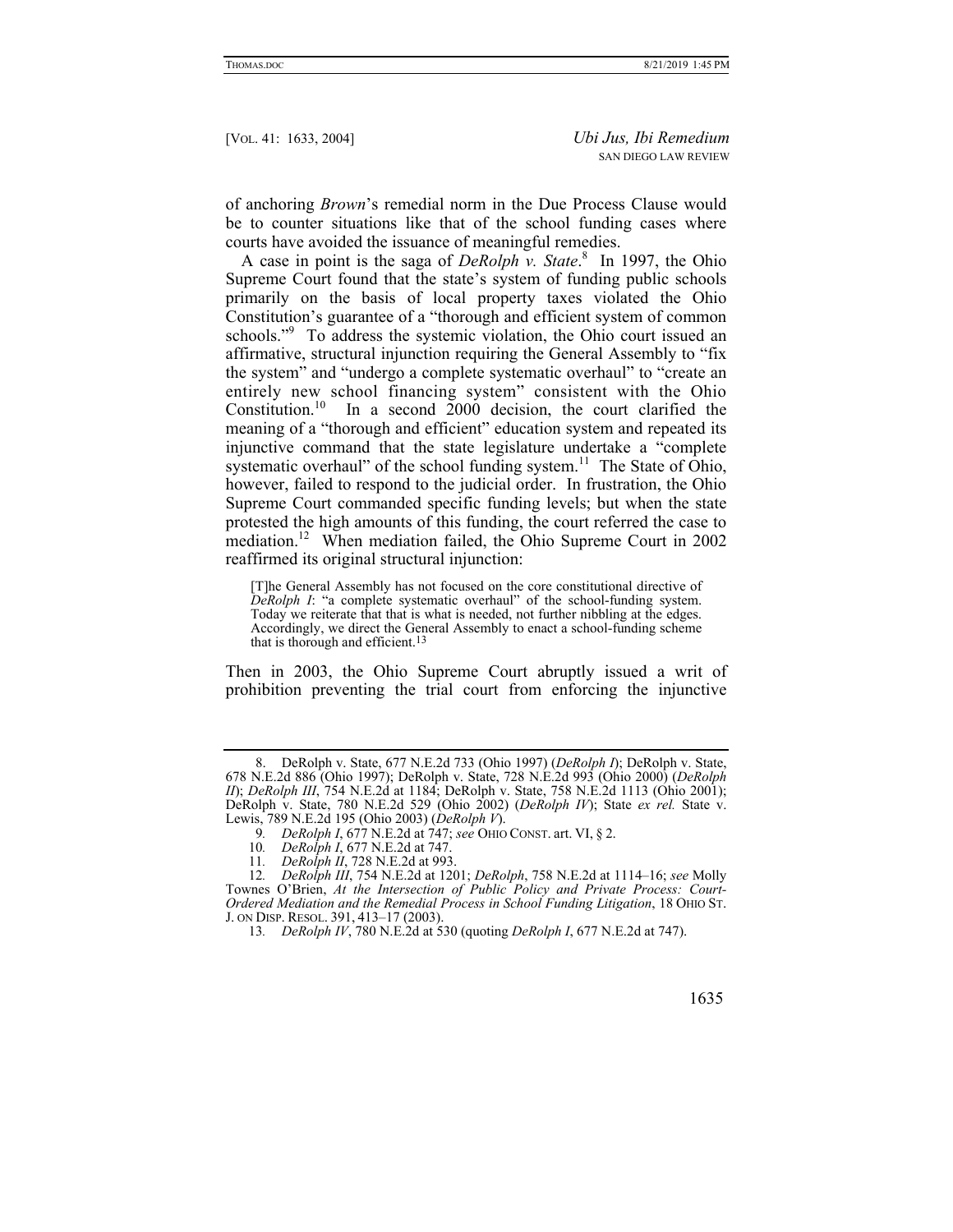decrees.14 After twelve years of litigation and six years of ordered and expected systemic relief, the Ohio court simply abandoned all remedial mechanisms needed to effectuate the state's actual compliance with the constitution.

Thus, it may be true, as others have argued that, since the time of *Brown*, institutional defendants have won the remedial battle.<sup>15</sup> Defendants have learned that delay and defiance of court orders work. The United States Supreme Court has adopted a standard for ordering injunctive relief that significantly defers to defendant wrongdoers at the plaintiffs' expense.<sup>16</sup> And epithets of "activist courts" and "judicial legislation" have colored the existing scholarship and portrayed affirmative structural remedies as an illegitimate and excessive use of judicial power. $17$ 

This Article attempts to swing the pendulum in the other direction by suggesting that remedial action like that of *Brown* and its progeny is not only acceptable, but indeed, required judicial action. It argues that a remedy is more than a legal maxim. Rather, this Article argues that the right to a meaningful remedy is a fundamental right protected by the Due Process Clause of the Fourteenth Amendment.18 Stated simply: *Ubi jus*, *ibi remedium.* Where there's a right, there must be a remedy.<sup>19</sup>

#### I. THE RIGHT TO A REMEDY IS A FUNDAMENTAL RIGHT

The due process guarantees in the federal constitution protect fundamental rights against arbitrary abridgement.<sup>20</sup> The right to a

 16. Parker, *School Desegregation Judges*, *supra* note 15, at 1623; Parker, *Public Law Remedies*, *supra* note 15, at 475.

17*. E.g.*, Dickerson v. United States, 530 U.S. 428, 465 (2000) (Scalia, J., dissenting) (criticizing the imposition of a "Court-made code" upon Congress and the states); John Choon Yoo, *Who Measures the Chancellor's Foot? The Inherent Remedial Authority of the Federal Courts*, 84 CAL. L. REV. 1121 (1996) (arguing that structural and prophylactic injunctions violate principles of judicial restraint).

 18. I presented this argument to the United States Supreme Court in an amicus brief written in support of certiorari in the Ohio school funding case of *DeRolph v. Ohio.* Brief of Amici Curiae Ohio School Board Association, et. al. at 5–11, DeRolph v. Ohio, 124 S. Ct. 432 (2003) (No. 03-245). The Court denied certiorari in the case. 124 S. Ct. 432.

 19. 3 WILLIAM BLACKSTONE, COMMENTARIES ON THE LAWS OF ENGLAND 23 (Dawsons of Pall Mall 1966) (1768).

 20. The Fourteenth Amendment provides that no State shall "deprive any person person of life, liberty, or property, without due process of law." We have long

<sup>14</sup>*. DeRolph V*, 789 N.E.2d at 200, 203*.*

<sup>15</sup>*. See* Barry Friedman, *When Rights Encounter Reality: Enforcing Federal Remedies*, 65 S. CAL. L. REV. 735, 740 (1992) ("[T]he Court's decisions regarding enforcement of remedies tolerates 'channeled defiance' of federal court remedial orders."); Wendy Parker, *The Decline of Judicial Decisionmaking: School Desegregation and District Court Judges*, 81 N.C. L. REV. 1623, 1628–29 (2003) [hereinafter Parker, *School Desegregation Judges*]; Wendy Parker, *The Supreme Court and Public Law Remedies: A Tale of Two Kansas Cities*, 50 HASTINGS L.J. 475, 552 (1999) [hereinafter Parker, *Public Law Remedies*].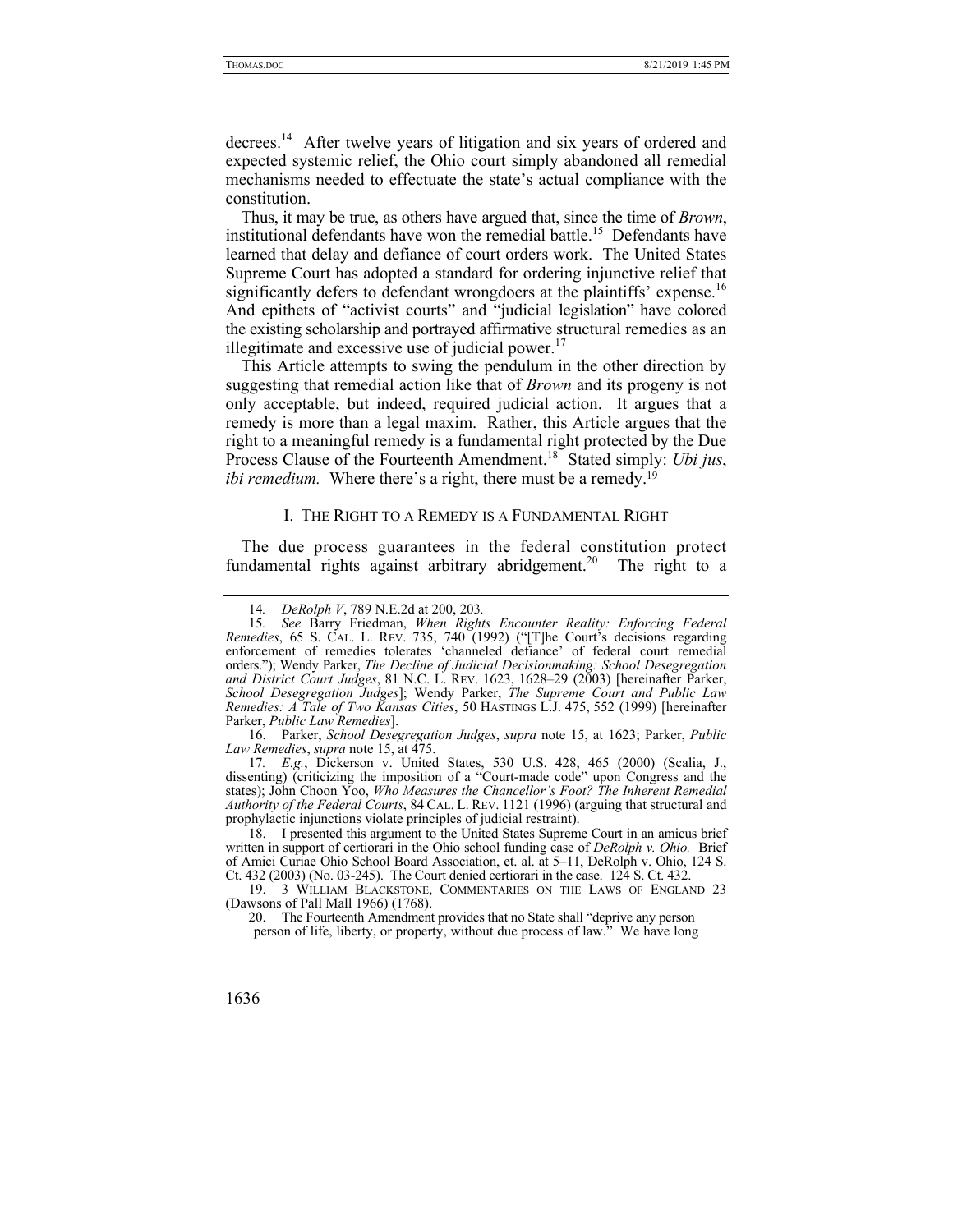remedy is one of these fundamental rights historically recognized in our legal system as central to the concept of ordered liberty.<sup>21</sup> "The principle that rights must have remedies is ancient and venerable."<sup>22</sup> In 1703, the right to a remedy was expressly recognized in Anglo-American law. In *Ashby v. White*, the Chief Justice of the King's Bench stated:

If the plaintiff has a right, he must of necessity have a means to vindicate and maintain it, and a remedy if he is injured in the exercise or enjoyment of it; and indeed it is a vain thing to imagine a right without a remedy; for . . . want of right and want of remedy are reciprocal. . . . Where a man has but one remedy to come at his right, if he loses that he loses his right.23

Similarly, the United States Supreme Court from its earliest time has recognized the bedrock principle that deprivations of law require remedies. In *Marbury v. Madison*, Chief Justice Marshall endorsed the common law requirement mandating a remedy for every wrong:

[I]t is a general and indisputable rule, that where there is a legal right, there is also a legal remedy by suit or action at law, whenever that right is invaded. . . . [F]or it is a settled and invariable principle in the laws of England, that every right, when withheld, must have a remedy, and every injury its proper redress.<sup>24</sup>

As the *Marbury* Court acknowledged, the right to a remedy is a core component of ordered liberty:

The very essence of civil liberty certainly consists in the right of every individual to claim the protection of the laws, whenever he receives an injury. One of the first duties of government is to afford that protection. . . . The government of the United States has been emphatically termed a government of laws, and not of men. It will certainly cease to deserve this high appellation, if the laws furnish no remedy for the violation of a vested legal right.<sup>2</sup>

recognized that the Amendment's Due Process Clause, like its Fifth Amendment counterpart, "guarantees more than fair process." The Clause also includes a substantive component that "provides heightened protection against government interference with certain fundamental rights and liberty interests."

 22. Donald H. Zeigler, *Rights, Rights of Action, and Remedies: An Integrated Approach*, 76 WASH. L. REV. 67, 71 (2001) [hereinafter Zeigler, *Rights of Action*]. *See*  Tracy A. Thomas, *Congress' Section 5 Power and Remedial Rights*, 34 U.C. DAVIS L. REV. 673, 689–90 (2001) (explaining that the notion of a remedy as a necessary part of any legal substantive right is not a new idea) [hereinafter Thomas, *Remedial Rights*].

23. Ashby v. White, 92 Eng. Rep. 126 (K.B. 1703).

 24. Marbury v. Madison, 5 U.S. (1 Cranch) 137, 163–66 (1803) (quoting Blackstone's Commentaries).

25*. Id.* at 161, 163; *see also* United States v. Loughrey, 172 U.S. 206, 232 (1898)

Troxel v. Granville, 530 U.S. 57, 65 (2000) (citations omitted).

<sup>21</sup>*. Cf.* Washington v. Glucksberg, 521 U.S. 702, 720–21 (1997) (stating that Supreme Court identifies fundamental rights based on whether the right has been historically recognized or is central to the concept of ordered liberty).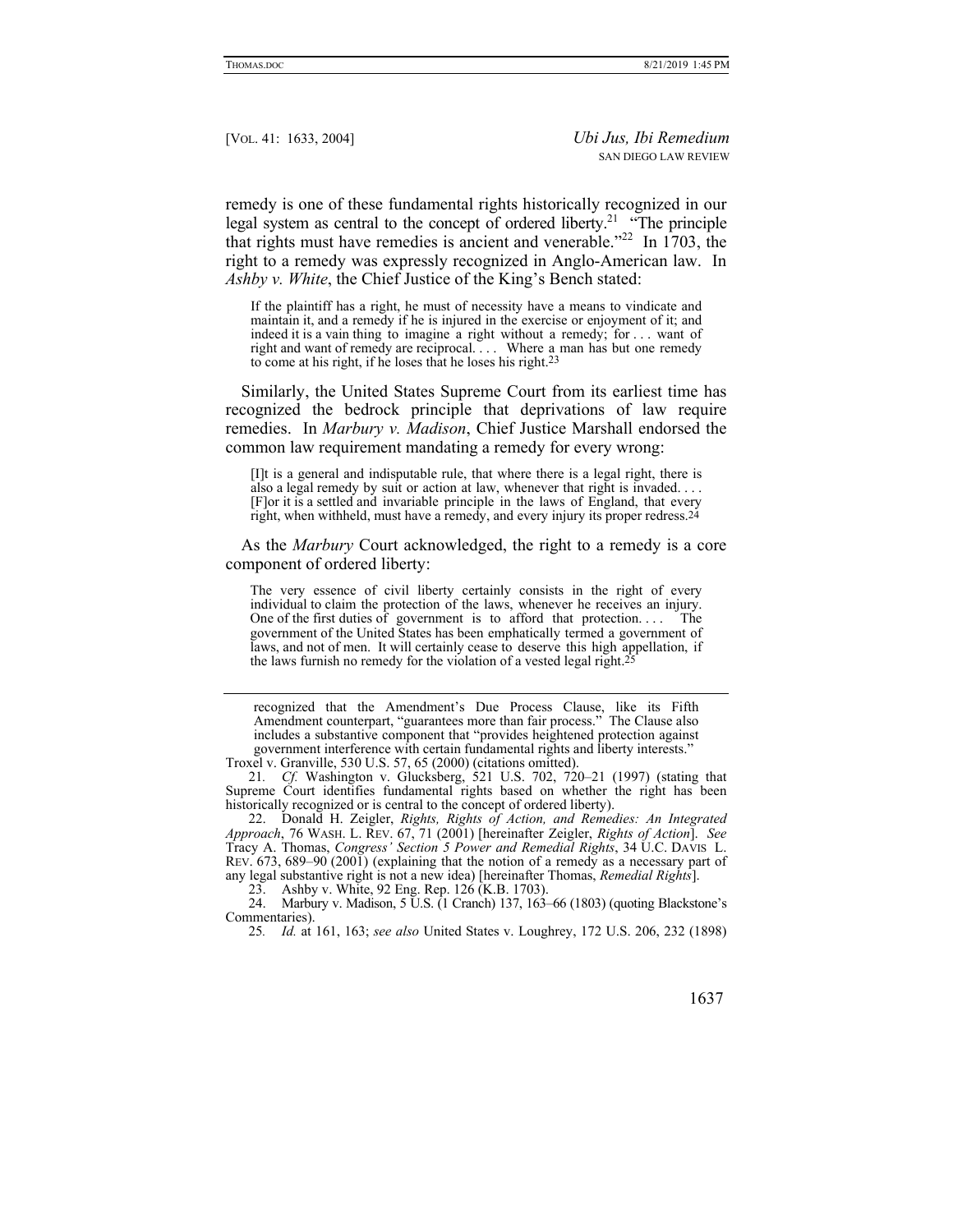Additional support for the historical presence of the right to a remedy is found in the state constitutions of three-fourths of the states which contain express remedial guarantees.<sup>26</sup> These guarantees requiring the right to a remedy in open court derive from Lord Coke's interpretation of the Magna Carta.<sup>27</sup> First appearing in the late 1700s, the state constitutional rights to a remedy were adopted to ensure the independence of the judiciary against corruption and control by the other political branches.<sup>28</sup> For example, in Ohio, the right to a remedy is a fundamental right guaranteed by the state constitution.29 The Ohio Constitution provides: "All courts shall be open, and every person, for an injury done him in his land, goods, person, or reputation, shall have remedy by due course of law, and shall have justice administered without denial or delay."30 Ohio, like other states, has interpreted this provision to require, among other things, a "meaningful remedy."<sup>31</sup>

Furthermore, even assuming that the right to a remedy has not been historically recognized, it is a fundamental right that should be newly identified. Remedies perform two critical functions in the law: they define abstract rights and enforce otherwise intangible rights.<sup>32</sup> Rights standing alone are simply expressions of social values. It is the remedy that defines the right by making the value real and tangible by providing specificity and concreteness to otherwise abstract guarantees.<sup>33</sup> For example, in the school desegregation cases, the right was the right of school students to be given equal protection of the  $law<sup>34</sup>$ . The ordered

 27. Phillips, *supra* note 26, at 1320; David Schuman, *The Right to a Remedy*, 65 TEMP. L. REV. 1197, 1199 (1992).

 28. Shannon M. Roesler, Comment, *The Kansas Remedy by Due Course of Law Provision: Defining a Right to a Remedy*, 47 U. KAN. L. REV. 655, 656–59 (1999).

29. OHIO CONST. art. 1, § 16.

30*. Id.* (adopted in current form in 1851 based on similar law of 1802).

 31. Sorrell v. Thevenir, 633 N.E.2d 504, 513 (Ohio 1994) (interpreting constitutional guarantee as encompassing the fundamental right to a "meaningful remedy" that provides satisfaction for injuries sustained); Gaines v. Preterm-Cleveland, Inc., 514 N.E.2d 709, 716 (Ohio 1987) ("Denial of a remedy and denial of a *meaningful* remedy lead to the same result: an injured plaintiff without legal recourse.").

 32. Fiss, *Justice*, *supra* note 1; Gewirtz, *supra* note 1, at 587 (stating that remedies generally "give meaning to ideals" in order that they be "effective in the real world"); Daryl J. Levinson, *Rights Essentialism and Remedial Equilibration*, 99 COLUM. L. REV. 857, 885–97 (1999).

33. Thomas, *Remedial Rights*, *supra* note 22; Gewirtz, *supra* note 1.

34. Brown v. Bd. of Educ., 347 U.S. 483 (1954).

<sup>(&</sup>quot;The maximum *ubi jus*, *ibi remedium* lies at the very foundation of all systems of law.").

 <sup>26.</sup> Donald H. Zeigler, *Rights Require Remedies: A New Approach to the Enforcement of Rights in the Federal Courts*, 38 HASTINGS L.J. 665, 677 n.68 (1987) [hereinafter Zeigler, *Rights Require Remedies*]; *see also* Thomas R. Phillips, *The Constitutional Right to a Remedy*, 78 N.Y.U. L. REV. 1309 (2003) (discussing state constitutional provisions guaranteeing one of the oldest Anglo-American rights of the right to obtain a remedy).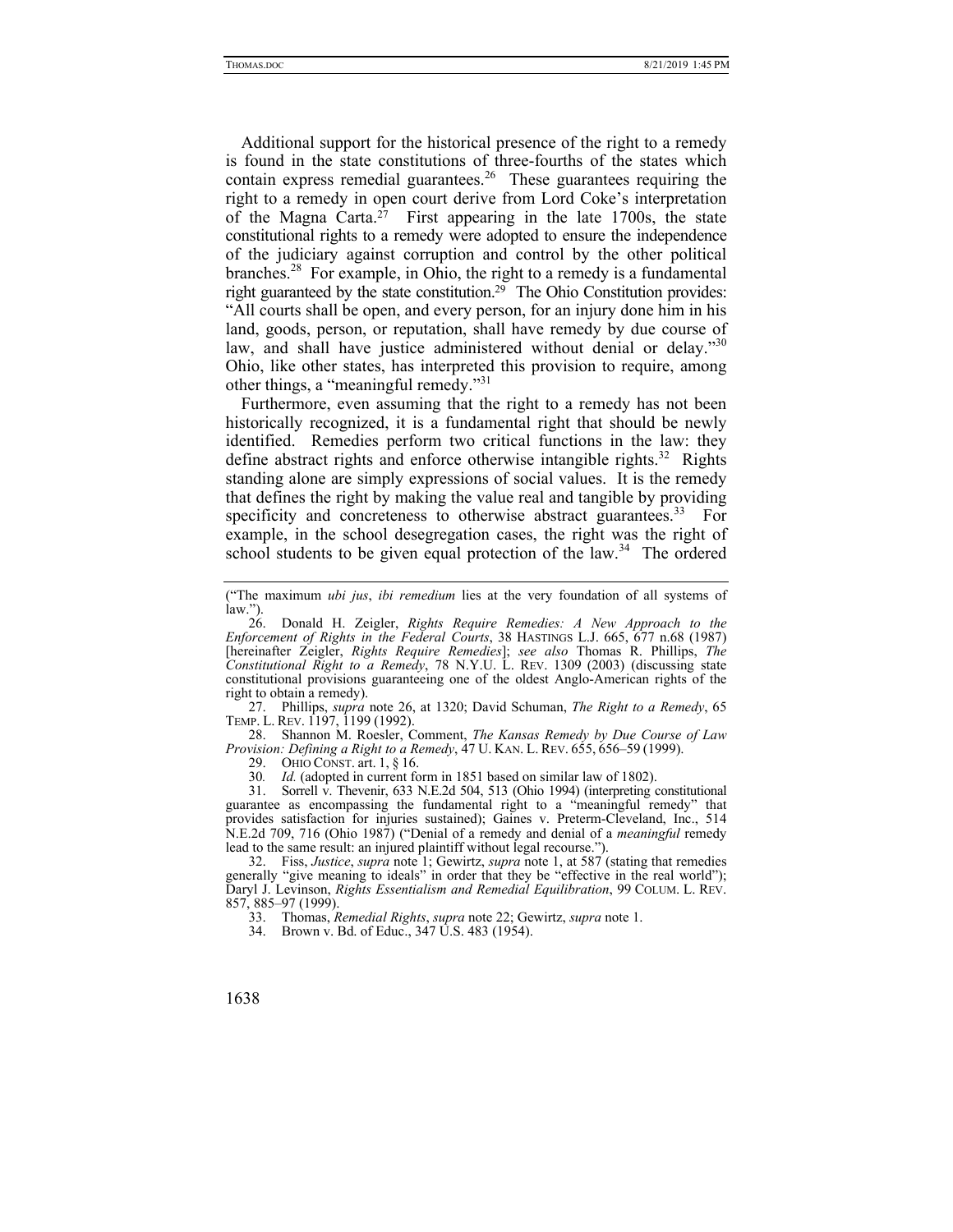remedies defined this right by providing meaningful contours to the right by prohibiting the racial assignment of students,  $35$  requiring integrated schools,  $36$  and redressing realities causally related to segregation.  $37$ 

Without remedies, rights are mere ideals, promises, or pronouncements that may or may not be followed.<sup>38</sup> As Justice Holmes expressed, "Legal obligations that exist but cannot be enforced are ghosts that are seen in the law but are elusive to the grasp."<sup>39</sup> Like manners, rights simply become something that one should do, but not something that one is compelled to do. The enforcement power of the remedy is the quality that converts pronouncements of ideals into operational rights. It is this enforceability that makes something a legal rather than a moral or natural right.40 As expressed in the Federalist Papers, the definition of a claim as a "legal" right depends upon the availability of this enforcement:

It is essential to the idea of a law, that it be attended with a sanction; or, in other words, a penalty or punishment for disobedience. If there be no penalty annexed to disobedience, the resolutions or commands which pretend to be laws will, in fact, amount to nothing more than advice or recommendation.<sup>41</sup>

A remedy is thus the integral part of each right that is ultimately necessary to the effectuation of the rule of law. For without a remedy, judicial decisions are merely advisory opinions, hypothetical undertakings with no practical effect.<sup>42</sup> Without remedies, the law simply has no force

39*. Ex parte* United States, 257 U.S. 419, 433 (1922).

 <sup>35.</sup> Green v. County Sch. Bd., 391 U.S. 430 (1968); Brown v. Bd. of Educ., 349 U.S. 294 (1955).

<sup>36</sup>*. Green*, 391 U.S. 430; Swann v. Charlotte-Mecklenburg Bd. of Educ., 402 U.S. 1 (1971).

 <sup>37.</sup> These realities include causal contributors of segregation redressed by prophylactic measures and causal consequences redressed by reparative injunctions. *E.g.*, Milliken v. Bradley, 433 U.S. 267 (1977) (remedying educational deficiencies caused by segregation); *Swann*, 402 U.S. 1 (remedying housing segregation contributing to segregation by ordering quotas, busing, and redistricting); *see* Levinson, *supra* note 32, at 884–86 (describing how prophylactic remedies in the school desegregation context defined the right against de jure segregation to include the right against de facto segregation); Tracy A. Thomas, *The Prophylactic Remedy: Normative Principles and Definitional Parameters of Broad Injunctive Relief*, 52 BUFF. L. REV. 301, 372–79 (2004) (describing how prophylactic remedies respond to the definitional need to translate abstract rights).

 <sup>38.</sup> Zeigler, *Rights Require Remedies*, *supra* note 26, at 678.

<sup>40.</sup> IREDELL JENKINS, SOCIAL ORDER AND THE LIMITS OF LAW 247-55 (1980); Zeigler, *Rights of Action*, *supra* note 22, at 72.

 <sup>41.</sup> THE FEDERALIST NO. 15, at 159 (Alexander Hamilton) (Benjamin Fletcher Wright ed., 1961).

 <sup>42.</sup> Thomas, *Remedial Rights*, *supra* note 22, at 689–90.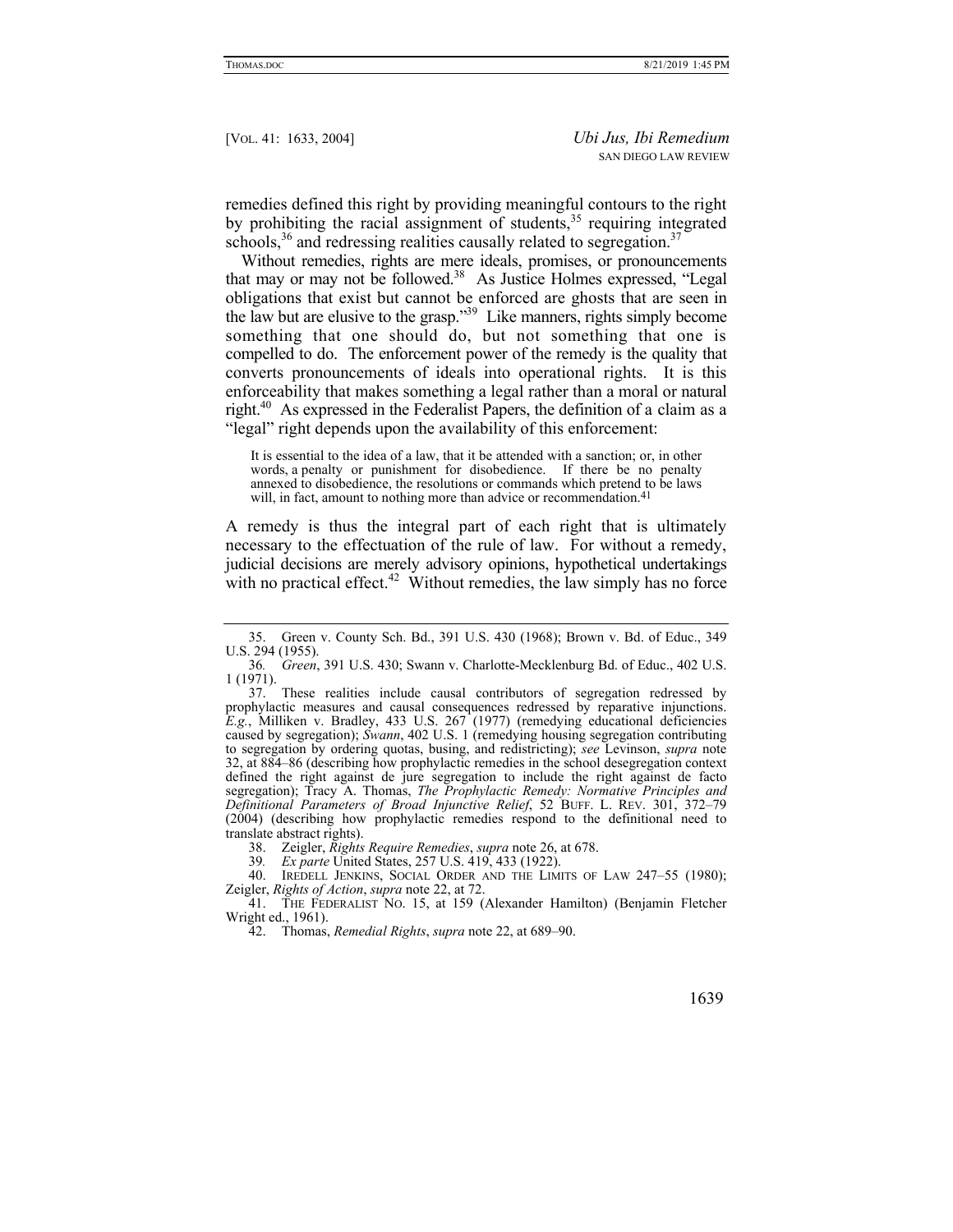in society. Individuals need not conform their behavior and established rights may simply be ignored.

The ultimate danger from court action that denies meaningful relief is that rights will be effectively nullified. $43$  Our judicial system—both federal and state—is premised on the universally accepted principle that court judgments have meaning and that judicial pronouncements will be backed up by all necessary enforcement actions that may be required to ensure compliance with the law. "The essence of a right is, that it may be exercised contentiously, adversely. *Ubi jus ibi remedium*. . . .[Not that it be a mere] favor to be granted or withheld by any litigant."44 The enforcement component of a remedy is its critical aspect that distinguishes it from an idea and actualizes the right in a tangible manner. As the Supreme Court stated in the 1838 case of *Kendall v. United States*:

[T]he power to enforce the performance of the act must rest somewhere, or it will present a case which has often been said to involve a monstrous absurdity in a well organized government, that there should be no remedy, although a clear and undeniable right should be shown to exist.45

Neutralizing a right by eliminating its remedy and converting it into a mere description of favored behavior effectively nullifies the attendant right and deprives the courts of the ability to protect our legal rights.

## II. SUPREME COURT ENDORSEMENT OF THE DUE PROCESS RIGHT TO A REMEDY

This normative description of the equitable principle of *ubi jus*, *ibi remedium* finds doctrinal grounding that elevates it above a mere maxim to the status of a legal entitlement. The Due Process Clause of the Fourteenth Amendment provides a basis for finding that the right to a remedy is a fundamental right which cannot be abridged absent compelling circumstances. This notion of a due process right to a meaningful remedy is supported by two strands of United States Supreme Court precedent in the disparate contexts of tax remedies and punitive damages.<sup>46</sup>

 <sup>43. [</sup>W]hile it is for the General Assembly to legislate a remedy, courts *do*  possess the authority to enforce their orders, since the power to declare a particular law or enactment unconstitutional must include the power to require a revision of that enactment, to ensure that it is then constitutional. If it did not, then the power to find a particular Act unconstitutional would be a nullity. DeRolph v. State, 728 N.E.2d 993, 1002 (Ohio 2000).

 <sup>44.</sup> Florida v. Georgia, 58 U.S. (17 How.) 478, 481 (1854); *see also* Thomas, *Remedial Rights*, *supra* note 22, at 687–94.

 <sup>45.</sup> Kendall v. United States, 37 U.S. (12 Pet.) 524, 624 (1838).

<sup>46</sup>*. See* State Farm Auto. Ins. Co. v. Campbell, 538 U.S. 408, 412 (2003); Reich v.

<sup>1640</sup>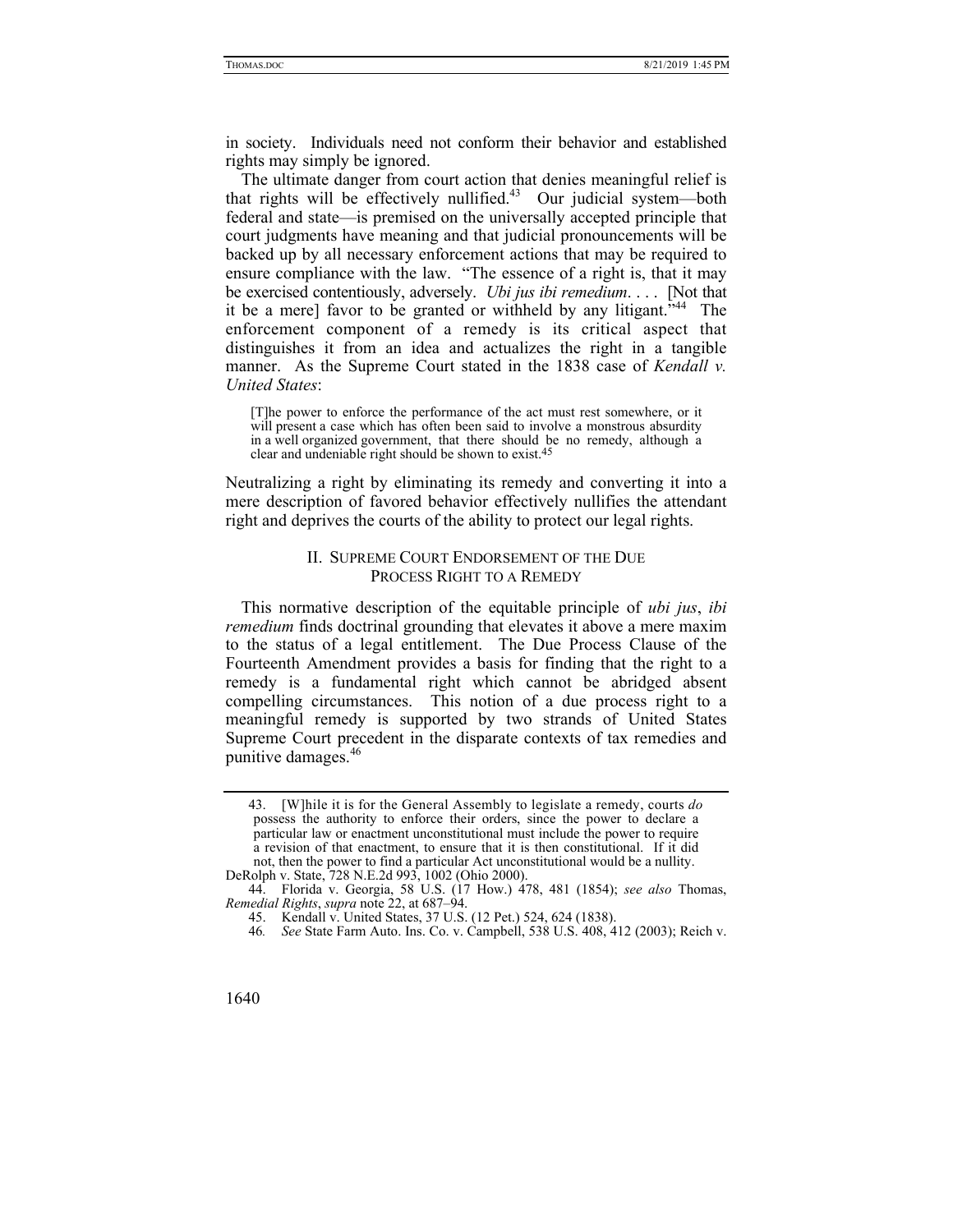First, in the tax cases of *Reich v. Collins*, *Harper v. Virginia Department of Taxation*, and *McKesson Corp. v. Division of Alcoholic Beverages*, the Supreme Court has held that the Due Process Clause requires state courts to provide a successful plaintiff with a minimally adequate remedy that provides "meaningful" relief.<sup>47</sup> In these cases, the Court established a constitutional right to a meaningful remedy by requiring the retroactive remedy of a tax refund for a tax determined to be unconstitutional.<sup>48</sup> While a trial court has flexibility to choose among appropriate equitable and monetary remedies, it cannot, consistent with federal due process, select a remedy that fails to provide meaningful relief to the plaintiff.<sup>49</sup> In so holding, the Court established a constitutional floor entitling the plaintiff to a minimum of adequate relief.<sup>50</sup>

Second, in the punitive damages cases, the Supreme Court has found that arbitrary and unreasonable state court remedies violate the Due Process Clause.<sup>51</sup> These cases evaluating excessive state court remedies are grounded in the core concern of federal due process regarding the unreasonableness of state action. "This constitutional concern, itself harkening back to the Magna Carta, arises out of the basic unfairness of depriving citizens of life, liberty, or property, through the application, not of law and legal processes, but of arbitrary coercion."<sup>52</sup> Where state court remedies are arbitrary and unreasonable, the Court has found a violation of Due Process.<sup>53</sup> While the punitive damages cases address

 48. Richard H. Fallon, Jr. & Daniel J. Meltzer, *New Law, Non-Retroactivity, and Constitutional Remedies*, 104 HARV. L. REV. 1731, 1825 (1991).

49*. McKesson*, 496 U.S. at 39; *see also Harper*, 509 U.S. at 102 ("[Virginia] is free to choose which form of relief it will provide, so long as that relief satisfies the minimum federal requirements we have outlined. State law may provide relief beyond the demands of federal due process, but under no circumstances may it confine petitioners to a lesser remedy.") (citations omitted).

51*. Campbell*, 538 U.S. at 416; BMW of N. Am., Inc. v. Gore, 517 U.S. 559, 568 (1996); Pac. Mut. Life Ins. Co. v. Haslip, 499 U.S. 1, 18 (1991).

53*. Campbell*, 538 U.S. at 419–20, 429; *Gore*, 517 U.S. at 584–86.

Collins, 513 U.S. 106, 109 (1994); Harper v. Va. Dep't of Taxation*,* 509 U.S. 86, 101–02 (1993); McKesson Corp. v. Div. of Alcoholic Beverages and Tobacco, 496 U.S. 18, 39 (1990); *see also* Webster v. Doe, 486 U.S. 592, 603 (1988) (denying judicial remedies for constitutional claims would raise a "serious constitutional question").

<sup>47</sup>*. Reich*, 513 U.S. at 108, 114; *Harper*, 509 U.S. at 100–02; *McKesson*, 496 U.S. at 31, 39.

<sup>50</sup>*. See McKesson*, 496 U.S. at 39.

<sup>52</sup>*. Campbell*, 538 U.S. at 416–17; *Gore*, 517 U.S. at 587 (Breyer, J., concurring); *see also Haslip*, 499 U.S. at 59 (O'Connor, J., dissenting) ("[T]he Due Process Clause does not permit a State to classify arbitrariness as a virtue. Indeed, the point of due process—of the law in general—is to allow citizens to order their behavior.").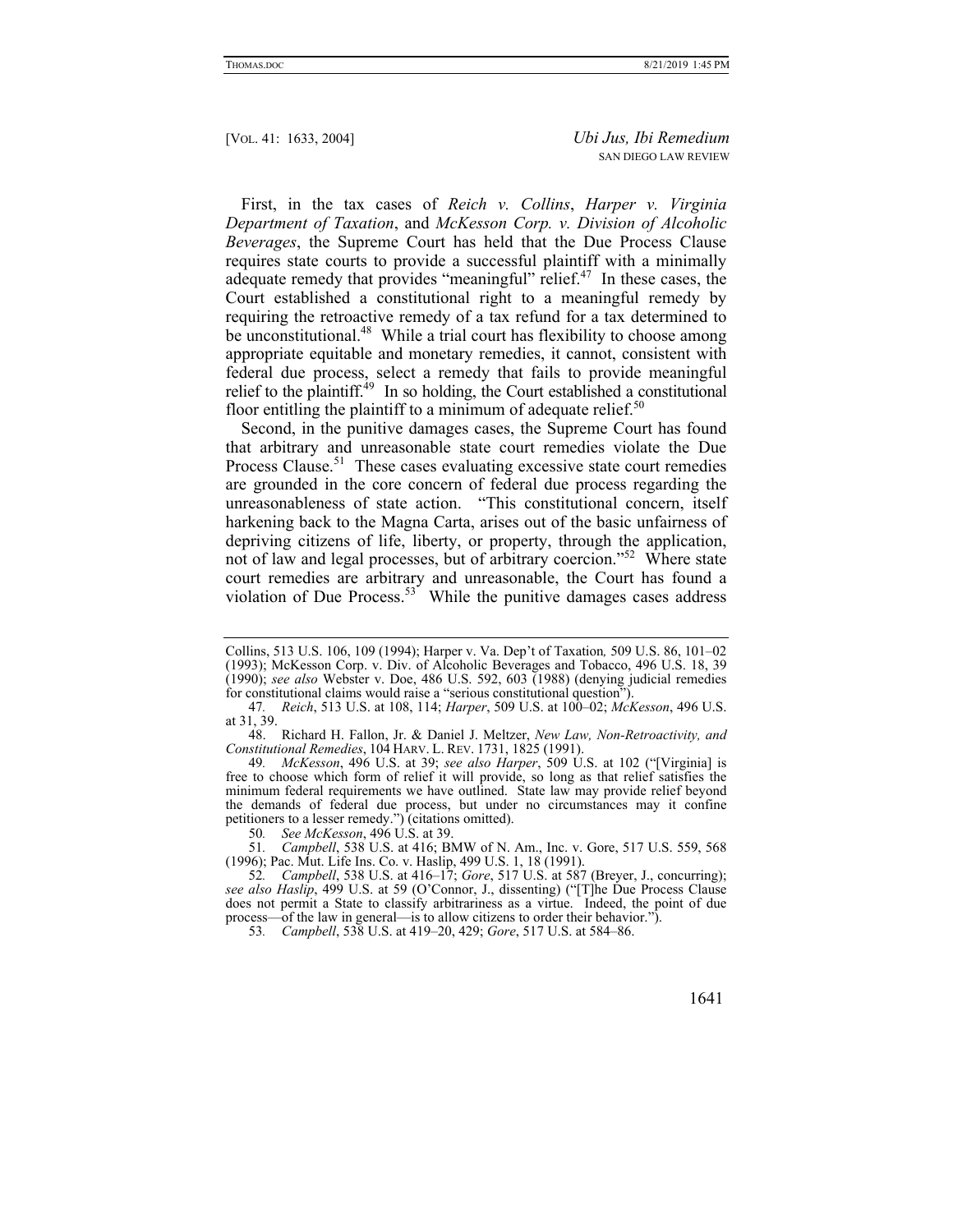excessive remedies, their analytical foundation highlighting the right to a reasonable and non-arbitrary remedy under both substantive and procedural due process implicates deficient remedies as well.

The basic fairness guarantees of the Due Process Clause therefore mandate the right to a meaningful remedy.<sup>54</sup> A meaningful remedy is one that is minimally adequate and effective at ensuring the protection of the attendant right.55 A meaningful remedy ensures a base minimum requiring some modicum of relief in a case beyond the simple statement of a violation of law.56 It requires an adequate remedy that is satisfactory, although it need not be complete relief, or the plaintiff's preferred relief.<sup>57</sup> By definition, a "remedy" is limited to the confines of the case to redress wrongdoing by the identified defendants.<sup>58</sup> Yet working within those judicial confines, a meaningful remedy must be actualized—it must actually work to effectuate the purpose of the right.<sup>59</sup> The remedy must match the purpose of the declared right by returning the plaintiff to her rightful position<sup>60</sup> or keeping the government within the bounds of the law. $61$ 

56*. Harper*, 509 U.S. at 101–02; *cf.* U.C.C. § 2-719 (1963) (stating that liquidated damages are not a minimally adequate substitute for general contract damages if they fail to provide a fair quantum of relief). This was the heart of the issue in *DeRolph* where the Ohio Supreme Court failed to provide even the most minimal relief by prohibiting all remedies and instead concluding the case with only a statement of the violation of law. *DeRolph V*,789 N.E.2d 195, 195–96 (Ohio 2003), *cert. denied*, DeRolph v. Ohio, 124 S. Ct. 432 (2003).

57*. Harper*, 509 U.S. at 102; Thomas, *Remedial Rights*, *supra* note 22, at 761.

58. Milliken v. Bradley, 418 U.S. 717, 752–53 (1974) (reversing injunctive relief ordering suburbs to assist in desegregation of Detroit city schools where the suburbs were not named in the lawsuit or implicated in the segregative wrongdoing).

59. Thomas, *Remedial Rights*, *supra* note 22, at 764.

 60. Bivens v. Six Unknown Named Agents of Fed. Bureau of Narcotics, 403 U.S. 388, 410 (1971) (Harlan, J., concurring) (awarding damages for violation of plaintiff's Fourth Amendment rights, in part, because "[i]t will be a rare case indeed in which an individual in Bivens' position will be able to obviate the harm by securing injunctive relief from any court. . . . For people in Bivens' shoes, it is damages or nothing"); *Harper*, 509 U.S. at 100–02 (finding denial of a meaningful remedy where court issued injunction against future unconstitutional taxation rather than awarding compensatory damages to plaintiff who had already paid illegal tax).

61. Fallon & Meltzer, *supra* note 48, at 1736 (arguing that remedies are required to

 <sup>54.</sup> Reich v. Collins, 513 U.S. 106, 108, 114 (1994); *Harper*, 509 U.S. at 100–02; *McKesson*, 496 U.S. at 31, 39.

 <sup>55.</sup> Smith v. Robbins, 528 U.S. 259, 276–77 (2000) (holding that an adequate remedy is one that "reasonably ensures" the protection of a right). Where Congress has created the right by statute, it may also designate the correlative "adequate" remedy. Thomas, *Remedial Rights*, *supra* note 22, at 754–66. The courts will generally defer to the legislative remedy for a statutory right as long as it provides some minimally adequate relief. *Id.*; *e.g.*, Gebser v. Lago Vista Indep. Sch. Dist., 524 U.S. 274, 284 (1998). This is because Congress has the greater power to eliminate the right and therefore may take the lesser restrictive measure of narrowing the definition of the statutory right through the assigned remedy. Thomas, *Remedial Rights*, *supra* note 22, at 756–57*.*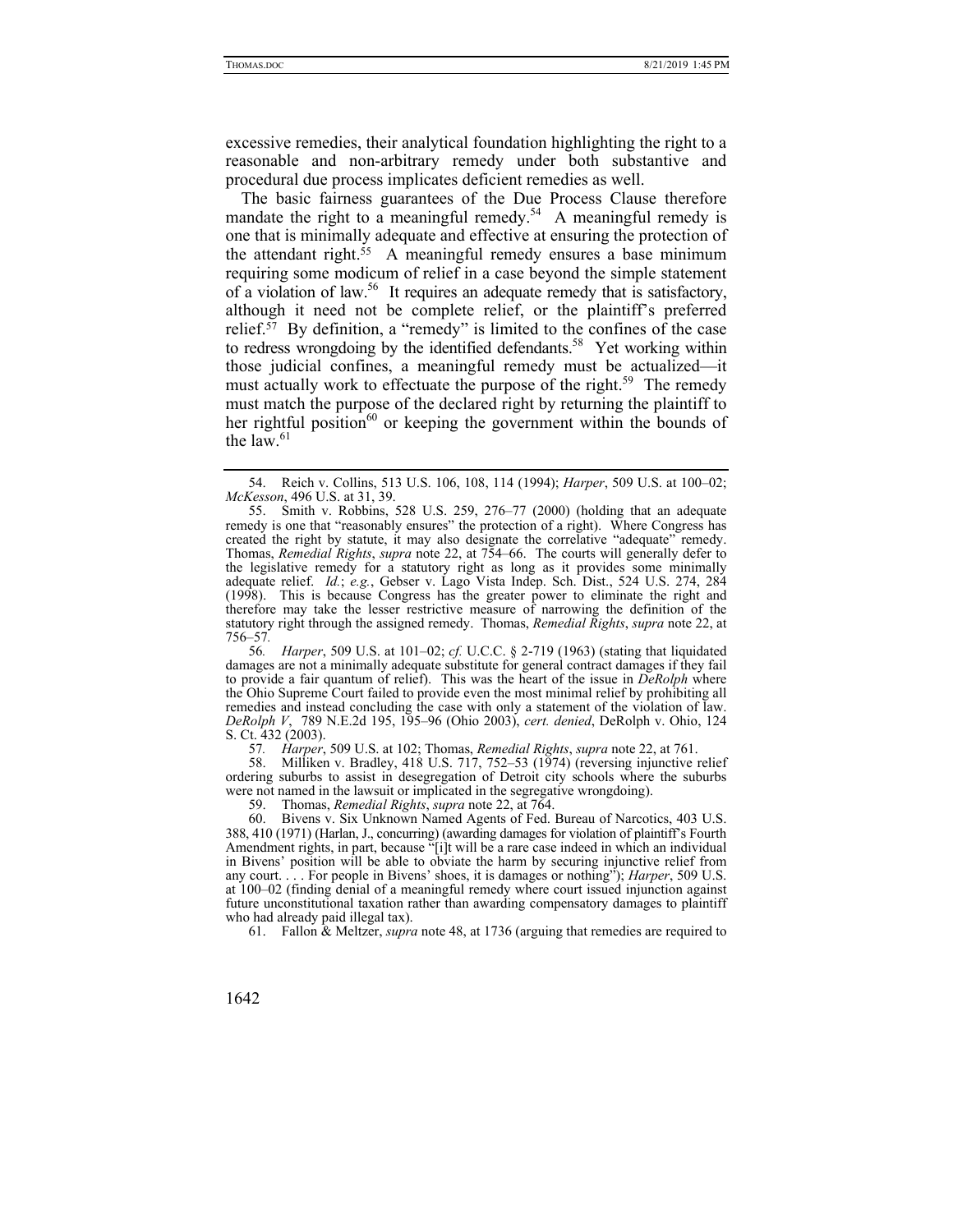### III. STRICT SCRUTINY FOR THE DENIAL OF THE FUNDAMENTAL RIGHT TO A REMEDY

As a fundamental right, however, the right to a remedy can still be denied if that denial is necessary to a compelling state interest. $62$  State action that abridges a fundamental right, including the right to a remedy, is subjected to strict scrutiny analysis that balances the interests of the state against the fundamental interest. Strict scrutiny analysis thus provides a calculus through which courts can assess the denial of remedy which sometimes occurs, for example, in the instance of sovereign immunity.<sup>63</sup> This result, however, of the restriction of a remedy in exceptional situations does not negate the existence of the fundamental right to a remedy, as Justice Scalia has suggested; instead, the exceptions support the existence of such a right.<sup>64</sup>

Justice Scalia, dissenting from the decision in Webster v. Doe,<sup>65</sup> argued: "In sum, it is simply untenable that there must be a judicial remedy for every constitutional violation."<sup>66</sup> He supported this conclusion with examples of the unavailability of relief due to sovereign immunity, political question, and the public interest.<sup>67</sup> However, these contextual examples can be explained as the routine operation of strict

 63. Fallon & Meltzer, *supra* note 48, at 1778; Gewirtz, *supra* note 1, at 602 (arguing that competing costs should not be excluded completely from the remedial calculus and that the calculus must assess the extent to which other social interests should play a role in limiting plaintiff's remedies).

 64. Webster v. Doe, 486 U.S. 592, 613 (1988) (Scalia, J., dissenting); *see also*  Zehner v. Trigg, 952 F. Supp. 1318, 1329 (S.D. Ind. 1997) (agreeing with Justice Scalia's argument that the existence of sovereign immunity proves that there is no right to an individualized remedy).

66*. Id*. at 613.

67*. Id.* at 612–13.

keep government officials within the bounds of the Constitution); Alden v. Maine, 527 U.S. 706 (1999) (discussing the necessity of injunctive relief to make government conform to the standards of the federal constitution).

<sup>62</sup>*. Cf.* Roe v. Wade, 410 U.S. 113, 163 (1973) (stating in dicta that the compelling interest of viability of fetus justifies restriction of abortion at later stages of pregnancy even under strict scrutiny); Burson v. Freeman, 504 U.S. 191, 211 (1992) (holding that ban on electioneering within 100 feet of polling place denying fundamental right to free speech survives strict scrutiny); Zablocki v. Redhail, 434 U.S. 374, 392 (1978) (Stewart, J., concurring) (stating that application of strict scrutiny analysis to denial of fundamental right to marry would still validate state restrictions on marriage due to age or relation).

 <sup>65.</sup> In *Webster*, the Supreme Court held that judicial review must lie for a plaintiff's colorable claims of employment discrimination based on his homosexuality. 486 U.S. at 603–04. In so doing, the majority of the Court recognized that remedies must be available to enforce important constitutional rights. *Id.*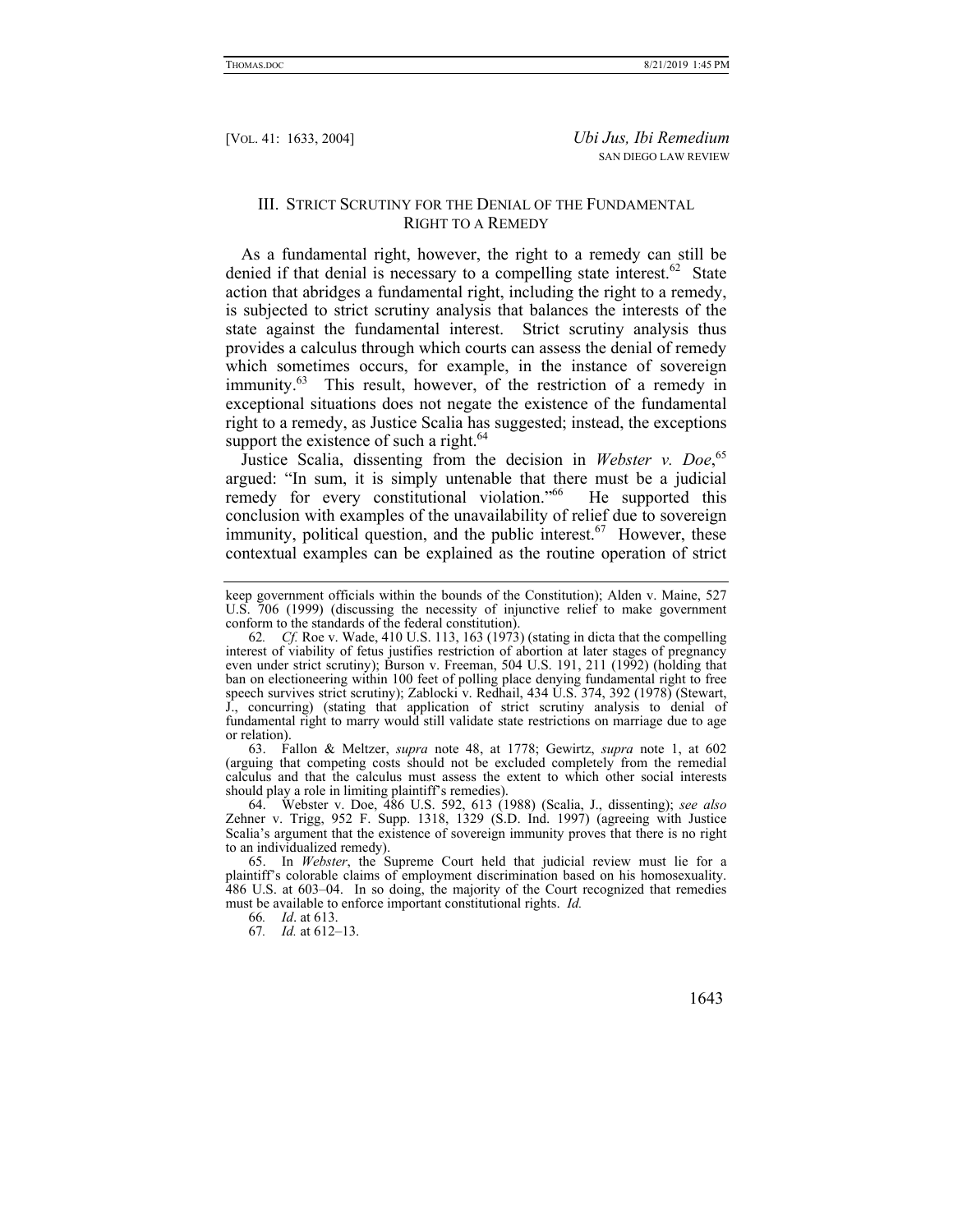scrutiny for fundamental rights. The example of political question is distinguishable because in those cases the court does not have a cognizable legal right that the judiciary is competent to declare. $68$ Without a right declared by the court, there is no right or need for a remedy.69 The other examples Justice Scalia identifies are simply examples of compelling interests that in some cases have trumped the fundamental right to a remedy. In some cases, there exist countervailing constitutional commands, such as in the case of the Eleventh Amendment's guarantee of state sovereign immunity.<sup>70</sup> In other cases, there are important historical and structural policies such as federalism, national security, and presidential immunity that have been found to outweigh the right to a remedy. $1$ 

However, applying an express strict scrutiny analysis might in fact alter some of the balancing decisions the Court has previously made resulting in the denial of remedies.72 For example, the Court has denied remedies for past constitutional violations when declaring new law in the case.<sup>73</sup> These retroactivity cases suggest the kind of balancing of compelling state interests against the plaintiff's fundamental right to a remedy reminiscent of a strict scrutiny type analysis.<sup>74</sup> Yet, the significance and determinative weight of the interest might change when subjected to strict scrutiny as opposed to an equitable balancing test. For example, the concerns supporting the official immunity retroactivity decisions of deterring public service and proliferating public lawsuits

 <sup>68.</sup> Similarly, the explicit constitutional prohibitions on judicial remedies in Article I, sections 5 and 6 of the U.S. Constitution cited by Justice Scalia, that the House is judge of the election of its members and the prohibition on questioning any speech or debate of Congress, are situations where there is no legal right for the court to declare or remedy. *See id*. at 612.

 <sup>69.</sup> Marbury v. Madison, 5 U.S. (1 Cranch) 137, 170–71 (1803).

 <sup>70.</sup> Gewirtz, *supra* note 1, at 603.

<sup>71</sup>*. See, e.g.*, *Webster*, 486 U.S. at 604–06 (opinion of Court and O'Connor, J., concurring) (suggesting national security issues might trump the plaintiff's right to a remedy for employment discrimination by the CIA); Nixon v. Fitzgerald, 457 U.S. 731, 768–69 (1982) (White, Brennan, Marshall, Blackmun, J.J., dissenting) (stating that absolute immunity of president bars remedy that is otherwise required under *Marbury*).

<sup>72</sup>*. See* McKesson Corp. v. Div. of Alcoholic Beverages and Tobacco, 496 U.S. 18, 44 (1990) ("The Florida Supreme Court cites two 'equitable considerations' as grounds for providing petitioner only prospective relief, but neither is sufficient to override the constitutional requirement that Florida provide retrospective relief . . . .").

 <sup>73.</sup> Fallon & Meltzer, *supra* note 48, at 1733; *see, e.g.*, Harlow v. Fitzgerald, 457 U.S. 800, 813–14 (1982) (using doctrine of qualified immunity to shield officials from damages liability whenever the plaintiff relies on new law); Am. Trucking Ass'ns, Inc. v. Smith, 496 U.S. 167, 194 (1990) (denying retroactive relief of tax refund to plaintiff based on new law of unconstitutionality of tax articulated in case).

<sup>74</sup>*. Cf. American Trucking*, 496 U.S. at 194 ("Once a constitutional decision applies and renders a state tax invalid, due process, not equitable considerations, will generally dictate the scope of relief offered.").